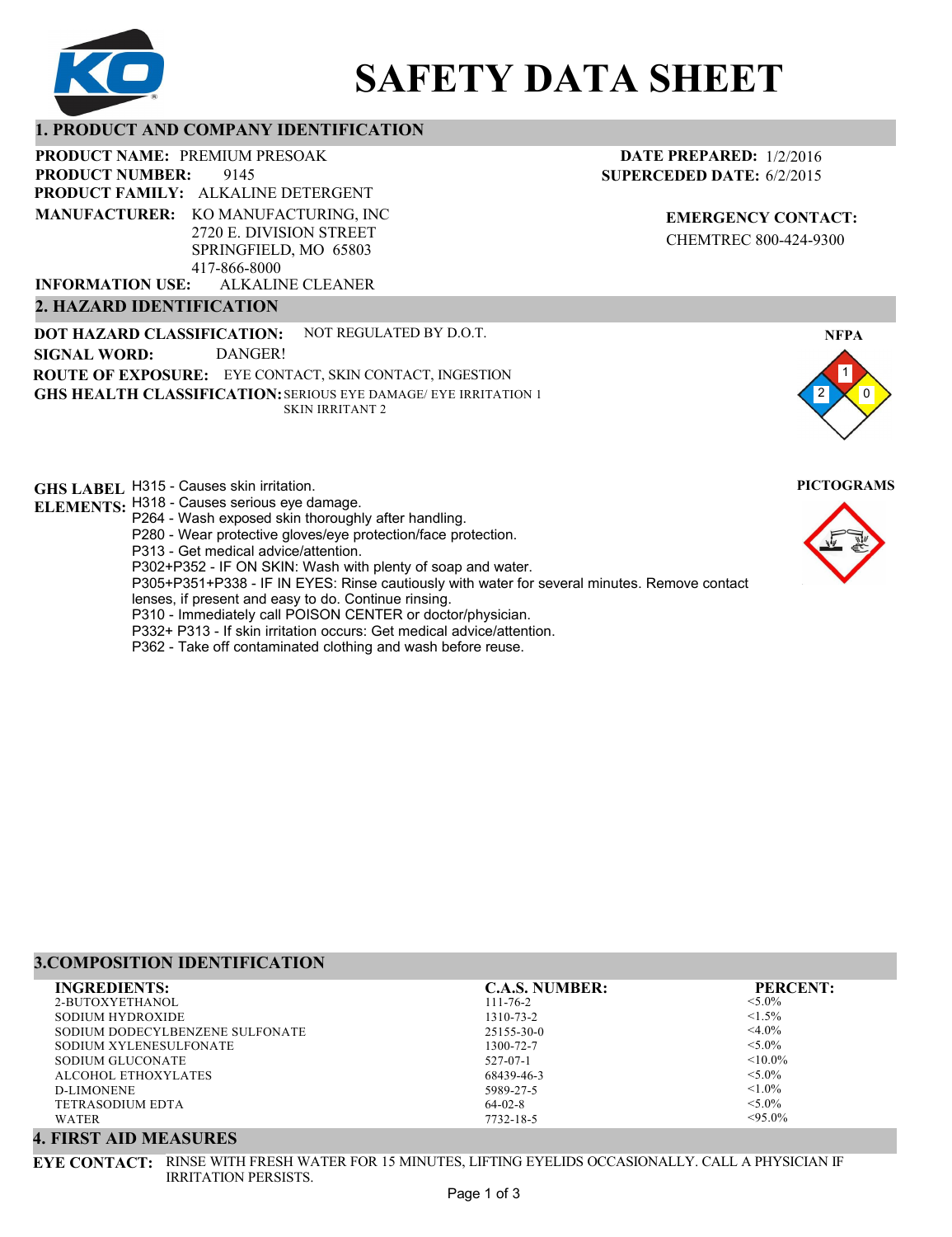## **4. FIRST AID MEASURES - CONTINUED**

**SKIN CONTACT:** RINSE WITH PLENTY OF FRESH WATER AND REMOVE CONTAMINATED CLOTHING IMMEDIATELY. CALL A PHYSICIAN IF IRRITATION PERSISTS.

**INGESTION:** RINSE MOUTH WITH FRESH WATER. DO NOT INDUCE VOMITING. CALL A PHYSICIAN IMMEDIATELY. IF CONSCIOUS, GIVE LARGE QUANTITIES OF WATER. DO NOT GIVE ANYTHING BY MOUTH IF UNCONSCIOUS.

**INHALATION:** IF OVERCOME BY EXPOSURE, REMOVE VICTIM TO FRESH AIR IMMEDIATELY. GIVE OXYGEN OR ARTIFICIAL RESPIRATION AS NEEDED. CALL A PHYSICIAN IMMEDIATELY.

## **5. FIRE FIGHTING MEASURES**

**FLAMMABLE PROPERTIES:** NON FLAMMABLE.

**FLASH POINT:** >200 F

**SUITABLE EXTINGUISHING MEDIA:** DRY CHEMICAL, FOAM OR CARBON DIOXIDE, WATER SPRAY.

**UNSUITABLE EXTINGUISHING MEDIA:** NOT ESTABLISHED.

**SPECIFIC HAZARDS ARISING** NONE KNOWN.

#### **FROM THE CHEMICAL:**

**PROTECTIVE EQUIPMENT AND PRECAUTIONS FOR FIREFIGHTERS:** APPPROVED) AND FULL PROTECTIVE GEAR. WEAR SELF-CONTAINED BREATHING APPARATUS (PRESSURE DEMAND MSHA/NIOSH

### **6. ACCIDENTAL RELEASE MEASURES**

**PERSONAL PRECAUTIONS:** AVOID CONTACT WITH EYES AND SKIN. SPILL AREA MAY BE SLIPPERY. WEAR PROPER PROTECTIVE EQUIPMENT WHEN DEALING WITH RELEASE.

**ENVIRONMENTAL PRECAUTIONS:** CONTAIN SPILL TO AVOID RELEASE TO THE ENVIRONMENT. KEEP CONTAINER TIGHTLY CLOSED WHEN NOT IN USE.

**METHODS FOR CONTAINMENT** COLLECT FOR DISPOSAL USING AN INERT ABSORBENT MATERIAL AND TRANSFER TO A **AND CLEAN-UP:** CONTAINER FOR REUSE OR DISPOSAL

## **7. HANDLING AND STORAGE**

**HANDLING:** HANDLE WITH CARE AND AVOID CONTACT WITH EYES AND SKIN. ALWAYS WEAR PROPER CHEMICAL RESISTANT PROTECTIVE EQUIPMENT 29CFR1910.132-138. WASH THOROUGHLY AFTER HANDLING.

**STORAGE:** STORE IN A COOL, DRY PLACE. KEEP OUT OF REACH OF CHILDREN. KEEP LID TIGHTLY CLOSED WHEN NOT IN USE.

## **8. EXPOSURE CONTROLS/PERSONAL PROTECTION**

**ENGINEERING CONTROLS:** NONE REQUIRED UNDER NORMAL USE.

**EYE / FACE PROTECTION:** CHEMICAL SAFETY GLASSES.

**SKIN PROTECTION:** CHEMICAL RESISTANT GLOVES.

**THRESHOLD LIMIT VALUE (TLV):** 2-BUTOXYETHANOL, 20 PPM; SODIUM HYDROXIDE, 2 MG/M³

## **9. PHYSICAL AND CHEMICAL PROPERTIES**

**PHYSICAL STATE:** LIQUID. **APPEARANCE: ODOR: BOILING POINT:** NOT ESTABLISHED. **FREEZING POINT:** NOT ESTABLISHED. **SPECIFIC GRAVITY:** 1.07 **pH (1%): EVAPORATION RATE:** NOT ESTABLISHED. **FLASH POINT: LOWER FLAMMABILITY/EXPLOSIVE LIMIT:** NOT ESTABLISHED. 11.0-11.5  $>200$  F YELLOW LIQUID. SWEET SCENT. **VISCOSITY: REALITIVE DENSITY:** 8.9 LBS./GL. **SOLUBILITY: VAPOR PRESSURE:** NOT ESTABLISHED. **VAPOR DENSITY:** NOT ESTABLISHED. **DECOMPOSITION** NOT ESTABLISHED. **TEMPERATURE: PARTICAL COEFFICIENT:** NOT ESTABLISHED. **N-OCTANOL/WATER** NOT ESTABLISHED. SOLUBLE.

**UPPER FLAMMABLE/EXPLOSIVE LIMIT:** NOT ESTABLISHED.

**AUTO-IGNITION TEMPERATURE:** NOT ESTABLISHED.